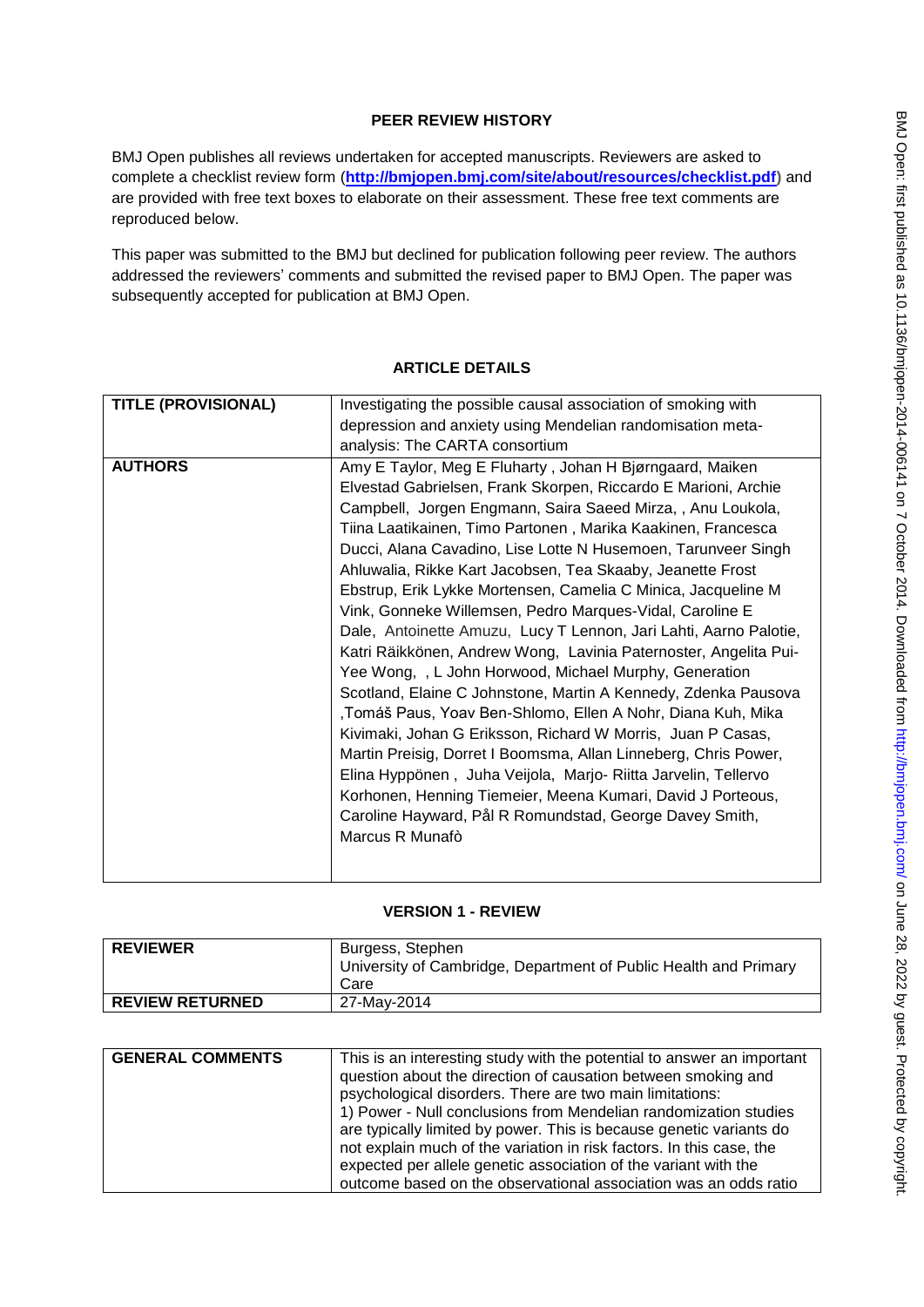| of 1.03. There are reasons one may expect a stronger genetic<br>association than the observational association if there were a true<br>causal link; however, these are speculative and depend on the<br>function of the genetic variant. The genetic associations observed<br>are therefore compatible with the (positive) observational<br>associations, meaning that the null result could reflect a lack of<br>power to detect a true effect. On the other hand, a more conclusive<br>Mendelian randomization study addressing this question is unlikely<br>to be performed in the medium- to long-term future. This analysis<br>included a genetic variant in the gene region having by far the<br>strongest association with smoking-related exposures, and have a<br>total sample size of 125,000+. The addition of even 20,000<br>participants (say) is highly unlikely to change the results of this<br>investigation substantially. |
|----------------------------------------------------------------------------------------------------------------------------------------------------------------------------------------------------------------------------------------------------------------------------------------------------------------------------------------------------------------------------------------------------------------------------------------------------------------------------------------------------------------------------------------------------------------------------------------------------------------------------------------------------------------------------------------------------------------------------------------------------------------------------------------------------------------------------------------------------------------------------------------------------------------------------------------------|
| 2) Function of the genetic variant - The analysis uses a single<br>genetic variant. While this has definite benefits in terms of plausibility<br>of the Mendelian randomization assumptions (the specific<br>association of the variant with smoking-related exposures has<br>scientific merit, and assessing the instrumental variable assumptions<br>is only required for a single variant), there are also points to take                                                                                                                                                                                                                                                                                                                                                                                                                                                                                                                 |
| note. In particular, the genetic variant assesses the causal nature of<br>the aspects of smoking-related exposures associated with the<br>variant. For example, the strongest effect of the variant is on cotinine<br>levels. Is it plausible that cotinine is the major mediator of the<br>genetic association with depression/anxiety? Or could we have<br>missed the true cause linking smoking with depression/anxiety?<br>3) Another limitation in terms of impact, is that these data (and<br>hence the results) overlap largely with reference 38.                                                                                                                                                                                                                                                                                                                                                                                    |
| Major points:<br>1. The statement "in a British cohort, the rs16969968 variant was<br>associated with decreased depression [39] during pregnancy in<br>women who smoked prior to pregnancy." is odd, especially in<br>conjunction with the further statement "These findings are not<br>consistent with a causal role of smoking in increasing depression or<br>anxiety, but are inconclusive with respect to smoking decreasing<br>depression." At face value, the association of the rs16969968<br>variant with decreased depression is entirely relevant to the<br>discussion at hand. The conclusion that this finding (which is similar<br>to that assessed by the investigators in this paper) is "inconclusive                                                                                                                                                                                                                        |
| with respect to smoking decreasing depression" therefore requires<br>some more unpacking. While I have read the authors' explanation,<br>there is an element to me of the authors picking a plausible story to<br>fit the data, rather than the conclusion coming clearly from the data.<br>Either way, this statement is currently difficult to understand in the<br>context of the paper, and requires some unwrapping.<br>2. "Therefore if higher levels of smoking did cause depression or<br>anxiety, we might expect the effects of rs16969968/rs1051730 to be<br>considerably larger than those seen observationally per cigarette per<br>day." As stated above, this is speculative (but I wouldn't remove the                                                                                                                                                                                                                       |
| sentence for this reason alone), and also it only makes sense if<br>cotinine is the likely mediator of the genetic association of smoking<br>with psychological disorders. Is this plausible?<br>I'd like to see a graph of associations of the genetic variant with<br>smoking related variables - the per allele associations with cigarettes<br>per day, smoking onset, smoking duration, cotinine levels etc. I think<br>this would make clearer the true interpretation of the genetic<br>association with the outcome, in terms of showing what the gene<br>does and so what we are comparing in the comparison of the<br>genetic groups. It would also be good to include other non-<br>smokingrelated                                                                                                                                                                                                                                |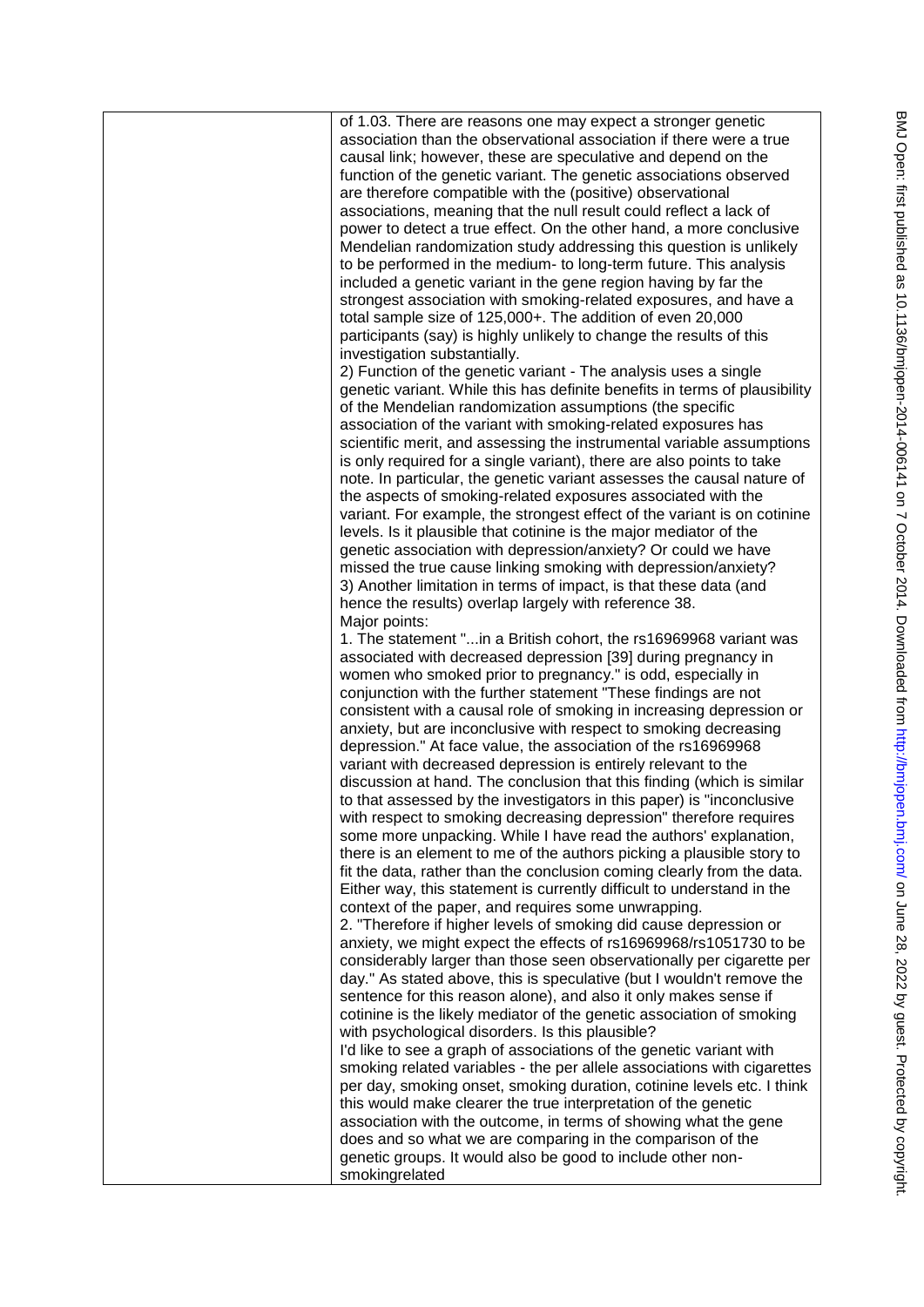| variables in such a graph, to assess the instrumental variable<br>assumptions that the genetic variant is specifically associated with<br>smoking-related exposures.<br>Minor points:                                                                                                                                                                                                                              |
|--------------------------------------------------------------------------------------------------------------------------------------------------------------------------------------------------------------------------------------------------------------------------------------------------------------------------------------------------------------------------------------------------------------------|
| 3a. The forest plots will be unreadable at print size. Suggest a<br>summarized figure comparing the "expected" genetic associations<br>based on the observational evidence, with the measured genetic<br>associations. The forest plots could then become Supplementary<br>Figures.                                                                                                                                |
| 3b. Similar summarized figures could be provided for the sexspecific<br>analyses, and for the sensitivity analyses omitting the HUNT<br>study and the study of reference 39, so that the results were<br>provided for reference (rather than "results not shown" - if the time<br>has been taken to produce the results, it would seem that little<br>additional effort would be required to present the results). |

| <b>GENERAL COMMENTS</b> | This study investigates the causal relationship of smoking heaviness     |
|-------------------------|--------------------------------------------------------------------------|
|                         | with depression and anxiety using Mendelian randomization meta           |
|                         | analysis. The main strengths of this paper include the use of            |
|                         | Mendelian randomization approach (using genetic variants linked to       |
|                         | smoking heaviness) which are less susceptible to confounding and         |
|                         | reverse causation commonly found in observational studies; and the       |
|                         | large sample size, which is crucial for a meaningful Mendelian           |
|                         | randomization analysis. As such, this paper may provide more             |
|                         | credible evidence on this topic. The following are some suggestions      |
|                         | which may improve the paper.                                             |
|                         | Major comments                                                           |
|                         | For a valid Mendelian randomization analysis, certain assumptions        |
|                         | have to be fulfilled. The authors should describe in more details how    |
|                         | these assumptions were assessed in the Methods, or if they were          |
|                         | assessed previously, corresponding references should be provided.        |
|                         | The absence of pleotropy, one of these assumptions, is not depicted      |
|                         | in Figure 1.                                                             |
|                         | Mendelian randomization analysis can be implemented in two ways,         |
|                         | 1) Using genetic polymorphisms as proxies of exposure; or 2)             |
|                         | Instrumental variable analysis using genetic polymorphisms as            |
|                         | instrument. There has been some discussion on the utility of these       |
|                         | approaches recently (Methodological challenges in Mendelian              |
|                         | randomization published in Epidemiology, 2014). Can the authors          |
|                         | explain why they choose the first approach over the second               |
|                         | approach in this study?                                                  |
|                         | The observational analysis is highly prone to confounding as only a      |
|                         | few factors were adjusted for in this analysis. Therefore, even the      |
|                         | result of a meta analysis is likely to be biased by methodological       |
|                         | issues described in the Introduction. Can the authors adjust for more    |
|                         | potential confounders such as sociodemographic factors in each of        |
|                         | the study included?                                                      |
|                         | Minor comments                                                           |
|                         | As the Mendelian randomization analysis only showed smoking              |
|                         | heaviness (not smoking status) not associated with depression and        |
|                         | anxiety among smokers, the conclusion in the abstract should be          |
|                         | rephrased for better clarity.                                            |
|                         | Inconsistencies in referencing style in the reference list, and typos in |
|                         | the author (Davey Smith G instead of Smith GD)                           |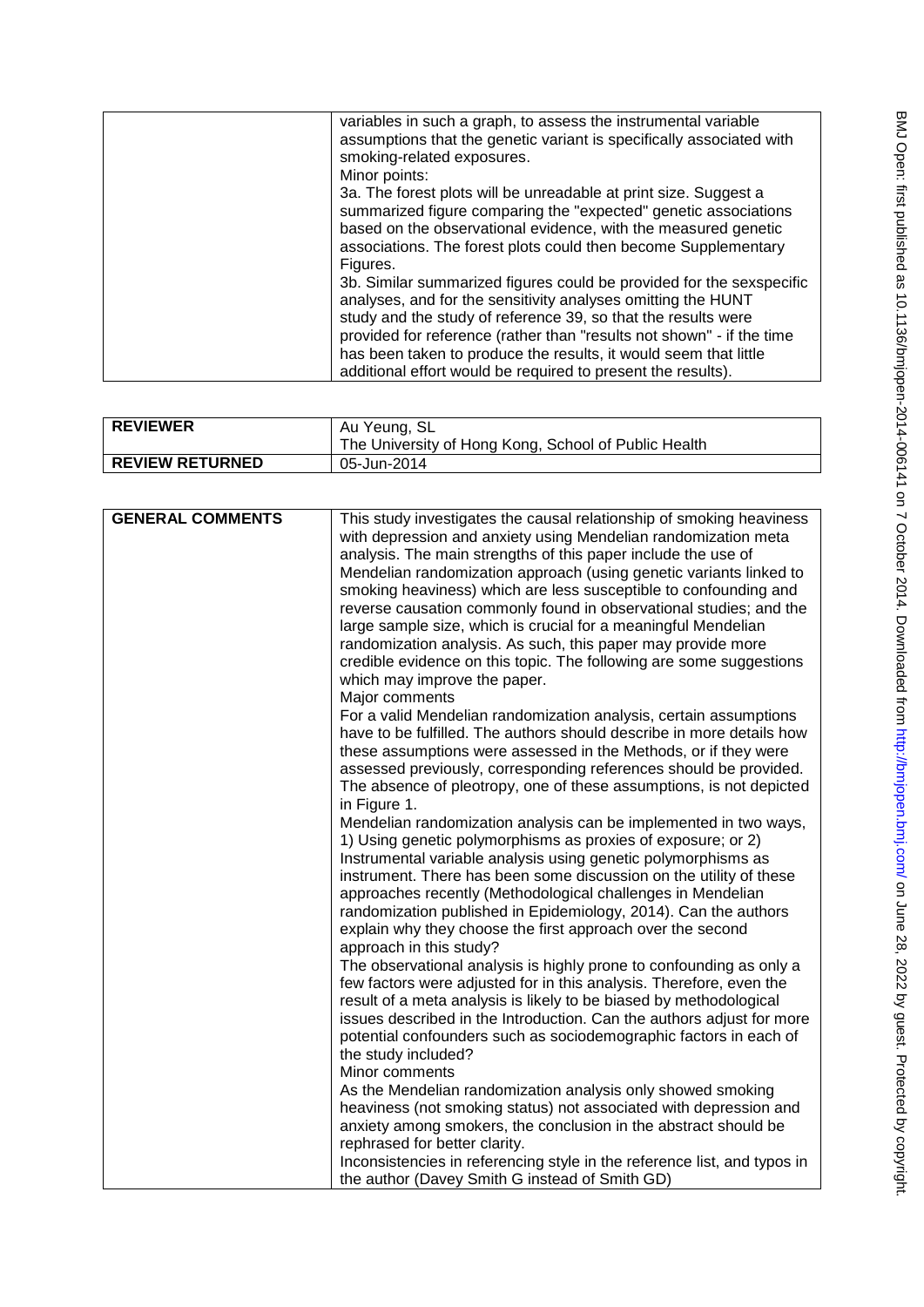### **VERSION 1 – AUTHOR RESPONSE**

#### Reviewer: 1:

Power - Null conclusions from Mendelian randomization studies are typically limited by power. This is because genetic variants do not explain much of the variation in risk factors. In this case, the expected per allele genetic association of the variant with the outcome based on the observational association was an odds ratio of 1.03. There are reasons one may expect a stronger genetic association than the observational association if there were a true causal link; however, these are speculative and depend on the function of the genetic variant. The genetic associations observed are therefore compatible with the (positive) observational associations, meaning that the null result could reflect a lack of power to detect a true effect. On the other hand, a more conclusive Mendelian randomization study addressing this question is unlikely to be performed in the medium- to long-term future. This analysis included a genetic variant in the gene region having by far the strongest association with smoking-related exposures, and have a total sample size of 125,000+. The addition of even 20,000 participants (say) is highly unlikely to change the results of this investigation substantially.

**We agree with the reviewers' comments. This is a limitation of the study, and we now discuss this in some detail. One page 19, we say:** 

**"Despite this, we did not have the power to rule out the possibility of a causal effect. A substantial increase in sample size would be required to be confident that what we observe is a true null association in smokers. We hope that our estimates may be combined with those of further studies addressing the same question in future meta-analyses, to provide more definitive answers."**

Function of the genetic variant - The analysis uses a single genetic variant. While this has definite benefits in terms of plausibility of the Mendelian randomization assumptions (the specific association of the variant with smoking-related exposures has scientific merit, and assessing the instrumental variable assumptions is only required for a single variant), there are also points to take note. In particular, the genetic variant assesses the causal nature of the aspects of smoking-related exposures associated with the variant. For example, the strongest effect of the variant is on cotinine levels. Is it plausible that cotinine is the major mediator of the genetic association with depression/anxiety? Or could we have missed the true cause linking smoking with depression/anxiety?

**Yes- we believe that cotinine is likely to be the major mediator of this association, but only because it is a marker of tobacco exposure, not through an independent pathway. The genetic variant we use is in a gene encoding a nicotinic receptor subunit. Therefore, it is unlikely to affect nicotine metabolism directly. Any effect on cotinine (a metabolite of nicotine) conferred by the variant is therefore likely to be due to differences in tobacco intake rather than nicotine metabolism. We have expanded on this point on page 10.** 

**"The rs16969968 variant is functional and leads to an amino acid change (D398N) in nicotinic receptor alpha5 subunit protein 33. The minor (risk) allele of this variant is associated with an average increase in smoking amount of one cigarette per day in smokers, and even more strongly associated with increases in cotinine (a metabolite of nicotine) levels 31 34 35. However,** 

**given the known role of the variant in altering receptor function 33, it is likely that the greater variance explained for cotinine levels is due to this measure better capturing total tobacco exposure, and not because the variant directly affects nicotine metabolism 31."**

Another limitation in terms of impact, is that these data (and hence the results) overlap largely with reference 38.

**We agree, although our sample size is substantially larger, and therefore the estimates we report correspondingly more precise. In addition, the results without the HUNT study are provided in supplementary material (Figure S6).** 

The statement "...in a British cohort, the rs16969968 variant was associated with decreased depression [39] during pregnancy in women who smoked prior to pregnancy." is odd, especially in conjunction with the further statement "These findings are not consistent with a causal role of smoking in increasing depression or anxiety, but are inconclusive with respect to smoking decreasing depression." At face value, the association of the rs16969968 variant with decreased depression is entirely relevant to the discussion at hand. The conclusion that this finding (which is similar to that assessed by the investigators in this paper) is "inconclusive with respect to smoking decreasing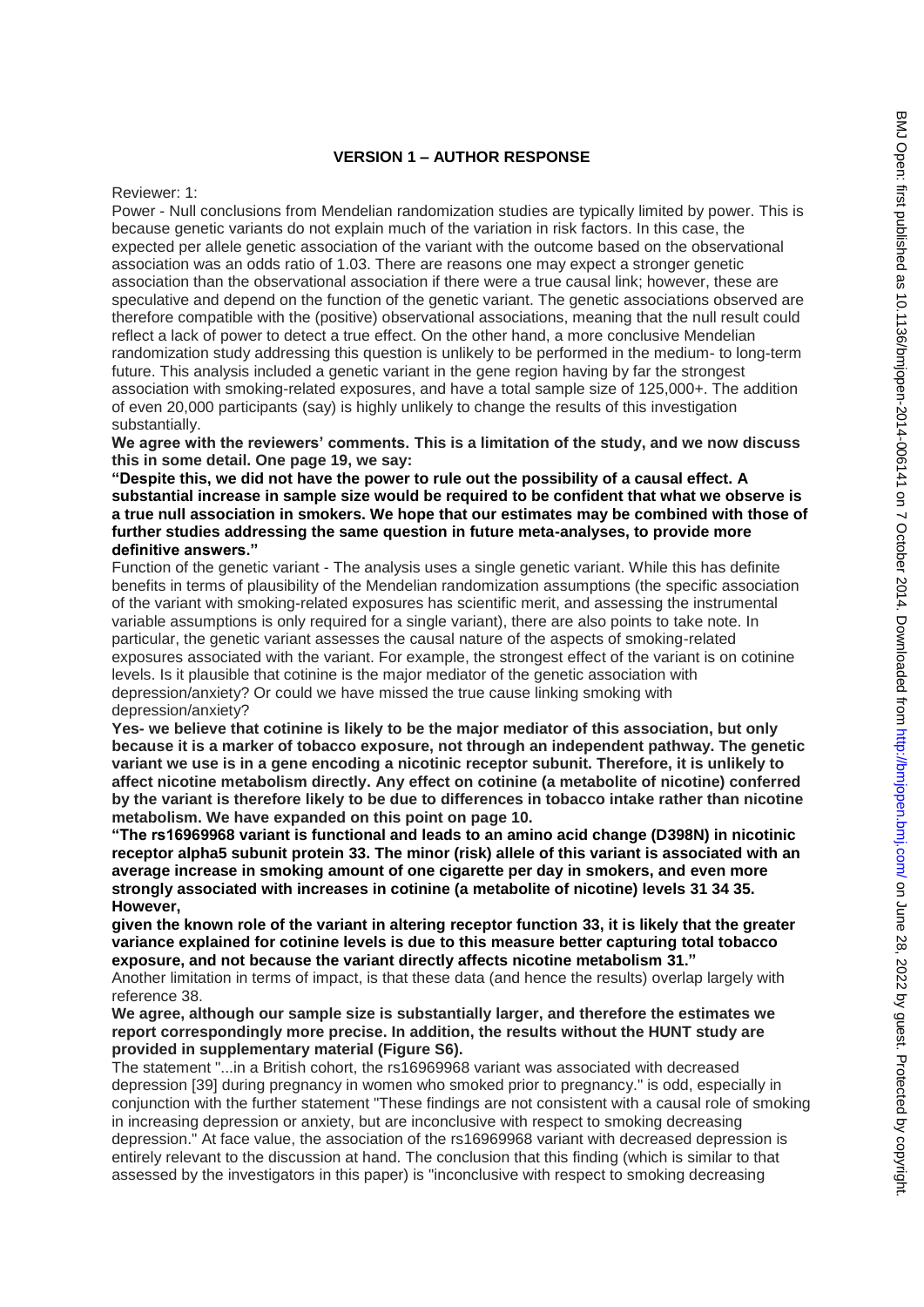depression" therefore requires some more unpacking. While I have read the authors' explanation, there is an element to me of the authors picking a plausible story to fit the data, rather than the conclusion coming clearly from the data. Either way, this statement is currently difficult to understand in the context of the paper, and requires some unwrapping.

#### **We have amended this sentence to read:**

#### **"These findings are not consistent with a causal role of smoking in increasing depression or anxiety"**

"Therefore if higher levels of smoking did cause depression or anxiety, we might expect the effects of rs16969968/rs1051730 to be considerably larger than those seen observationally per cigarette per day." As stated above, this is speculative (but I wouldn't remove the sentence for this reason alone), and also it only makes sense if cotinine is the likely mediator of the genetic association of smoking with psychological disorders. Is this plausible?

**As explained above, we think cotinine is likely to be the mediator of this association because it is a marker of tobacco consumption. The bias in effect sizes that can arise from using selfreported** 

**measures of tobacco exposure (e.g., cigarettes per day) has been illustrated in a recent paper by VanderWeele and colleagues. We have added this to the discussion: "It has been demonstrated that using cigarettes per day as an intermediate variable in Mendelian randomisation analyses using rs16969968/rs1051730 can lead to large biases in causal effect size estimates 49."**

I'd like to see a graph of associations of the genetic variant with smoking related variables - the per allele associations with cigarettes per day, smoking onset, smoking duration, cotinine levels etc. I think this would make clearer the true interpretation of the genetic association with the outcome, in terms of showing what the gene does and so what we are comparing in the comparison of the genetic groups. It would also be good to include other non-smoking-related variables in such a graph, to assess the instrumental variable assumptions that the genetic variant is specifically associated with smoking-related exposures.

**We do not think that this is necessary given the robust published evidence for the association between rs16969968/rs1051730 and smoking heaviness as assessed by cigarettes per day and cotinine (see Ware et al. 2011, Munafò et al. 2012). This variant does not show robust evidence for associations with other smoking phenotypes (e.g., smoking initiation). We have discussed the fact that this genetic variant is an instrument for smoking heaviness and not initiation in the manuscript. Producing a table of potential confounders would be difficult as likely confounders are not assessed in all or in the same way across the CARTA studies. In addition, there is good evidence from previous publications, including the HUNT study, that the variant is not associated with measured confounders. We have mentioned this in the introduction.**  The forest plots will be unreadable at print size. Suggest a summarized figure comparing the "expected" genetic associations based on the observational evidence, with the measured genetic associations. The forest plots could then become Supplementary Figures.

**We have amended the Figures. Full forest plots have been moved to supplementary material.**  Similar summarized figures could be provided for the sex-specific analyses, and for the sensitivity analyses omitting the HUNT study and the study of reference 39, so that the results were provided for reference (rather than "results not shown" - if the time has been taken to produce the results, it would seem that little additional effort would be required to present the results).

**We have added most of the sensitivity analyses to the supplementary material. Sex-stratified analyses are not shown. These were not very informative, given the low power for these analyses.** 

### Reviewer: 2

For a valid Mendelian randomization analysis, certain assumptions have to be fulfilled. The authors should describe in more details how these assumptions were assessed in the Methods, or if they were assessed previously, corresponding references should be provided. The absence of pleotropy, one of these assumptions, is not depicted in Figure 1.

**As discussed above, evidence for a robust association between genetic variant and smoking heaviness is well known in the literature. The pleiotropy assumption, as discussed in the paper, is assessed directly in our analysis by looking at associations between the variant and depression and anxiety in the never smokers. We have mentioned this in the methods section:**  "The analysis in never smokers is a test of a key assumption of Mendelian randomisation: that the gene only operates on the outcome through its effects on smoking heaviness (i.e., no pleiotropy). If rs16969968/rs1051730 only operates on an outcome measure through smoking heaviness, no association should be observed in never smokers."